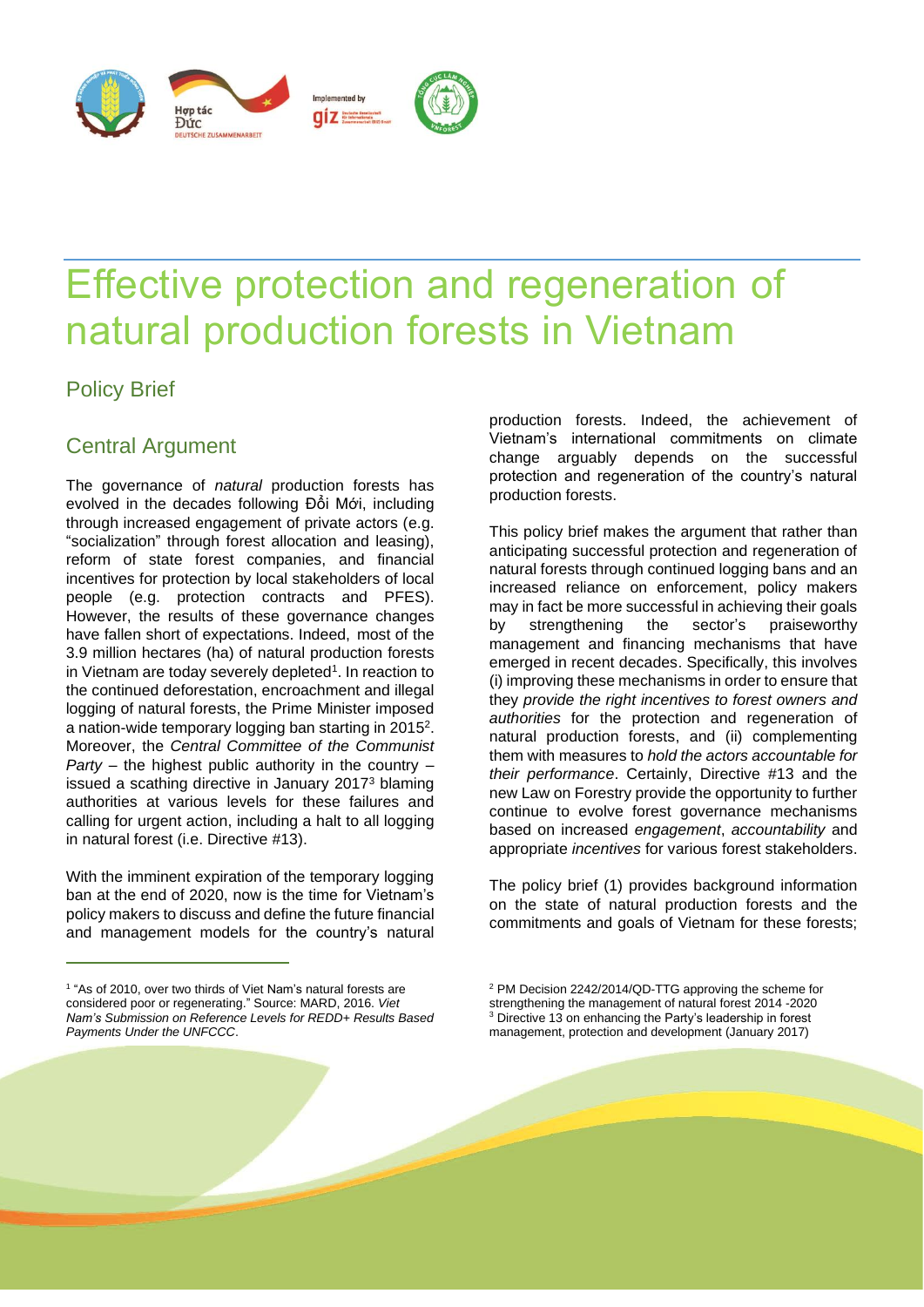(2) describes some of the key elements of today's governance of natural production forests, and the limitations of these; (3) provides a rationale for why a continued logging ban is not desirable; and (4) proposes some key considerations for adapting the existing forest sector management and financing mechanisms in line with Directive #13.

### **Background**

#### **The state of natural production forests**

The total forest area in Vietnam is ca. 14.4 million ha, of which more than 10.2 million ha are natural forests. Production forests cover approximately 6.7 million ha, of which 3.9 million ha are natural forests and 2.8 million ha are plantations<sup>4</sup>. Of the natural forests, only 5% are categorized as "rich" and 17% as "medium" in quality; 73% are "poor" quality because of decades of overexploitation<sup>5</sup> (MARD 2014). Only 4 of more than 70 forest management units operating in natural forests achieved certification by 2017<sup>6</sup> (total area certified: ca. 88,000 ha). Much of the exploitation of the natural forests occurred prior to the 1990s when timber was an important source of foreign exchange for food and other vital imports. The volume of timber harvested in natural forests has steadily declined over the past decades, even preceding the current logging ban in natural forests: commercial production declined from about 1 million m $^3$  in 1990 to 200,000 m $^3$  in 2011 $^7\!$ .

#### **National objectives and commitments**

The protection and regeneration of natural production forests is not just a policy goal of the sectoral ministry but represents a key element of Vietnam's international commitments. The national goals and international commitments relevant to natural production forests are further described below:

*National Determined Contributions (NDCs):* According to the commitment of Vietnam to the Paris Agreement on Climate Change, the protection and regeneration of natural forests is expected to contribute 19% of Vietnam's overall "unconditional" reductions in greenhouse gases by 2030 (i.e. without international support), and 27% of Vietnam's "conditional" reductions (i.e. with international support)<sup>8</sup>. This is an extremely high proportion of the country's overall emission reductions! This is to be achieved, as per the NDC Technical Report, by protecting 1 million ha of

<sup>5</sup> MARD, 2016. *Emissions Reduction Program Document*

natural forests in an effective manner and<br>regenerating 200,000 ha of natural forests 200,000 ha of natural forests unconditionally by 2030 (with international support the numbers are 2,2 million ha protected and 200,000 ha regenerated)<sup>9</sup> . Considering that natural *production* forests represent > 40% of natural forests and that these are amongst the most depleted and vulnerable forests, it is fair to say that the success of Vietnam in meeting its international pledge to contribute to mitigate climate change depends on the regeneration and protection of natural production forests.

*National Action Plan for the Implementation of the 2030 Sustainable Development Agenda:* While the Action Plan doesn't have specific goals related to natural production forests, the target includes these forests: "strengthen the implementation of sustainable management of forests of various types, halt deforestation, restore degraded forests, promote afforestation and reforestation, increase the forest cover to approximately 44 – 45% of the country's land area by 2030" (Target 15.2).

*Target Program for Sustainable Forest Development 2016-2020 (PM Decision 886/2017/QĐ-TTg.* Vietnam's forest sector target program aims at improving the productivity, quality, and value of forests; and contribute to climate change adaptation and livelihood improvement. Targets include the restoration of 15% of poor natural forest by 2020, regeneration of 360,000 ha of natural forest per year, and the reduction in forest violations by 30-35% compared to 2011-2015 by 2020.

*National REDD Action Plan by 2030 (PM Decision 419/QĐ-TTg):* One of the Policies and Measures (PAM) is to "pilot, evaluate, and replicate sustainable management models of natural production forests." As key output is foreseen that 400,000 ha of natural production forests are "enhanced" (PAM 4.2.2 (a)). Another PAM is to "support civil society organizations, professional associations linked to forest owners, farmers and local communities to organize and access information in order to manage, protect, develop and use forests effectively, and prevent forest law violations" (PAM 4.1.4 (e)).

## Governance of natural production forests and existing limitations

<sup>4</sup> MARD Decision 83/2016/QD-BNN-TCLN approving the proposal for the implementation of sustainable forest management and forest certification for the period 2016-2020

<sup>6</sup> Dak To in Kon Tum Province (2014) Truong Son/Long Dai in Quang Binh Province (2014), Dai Thanh in Dak Nong Province (2015) and Huong Son in Ha Tinh (2016)

<sup>&</sup>lt;sup>7</sup> VNFOREST. "Models on Sustainable Forest Management in Vietnam." Presentation made during the Forest Sector Support

Partnership Annual Review Meeting, Hanoi January 2011. Cited in: EFI, Baseline Study 3, VIETNAM: Overview of Forest Governance and Trade (2011).

<sup>&</sup>lt;sup>8</sup> Relative to business as usual

<sup>9</sup> C.f. Options F1 and F4 (unconditional) and F6 and F8 (conditional). MONRE, 2015. *Technical Report: Vietnam's Intended National Contribution.*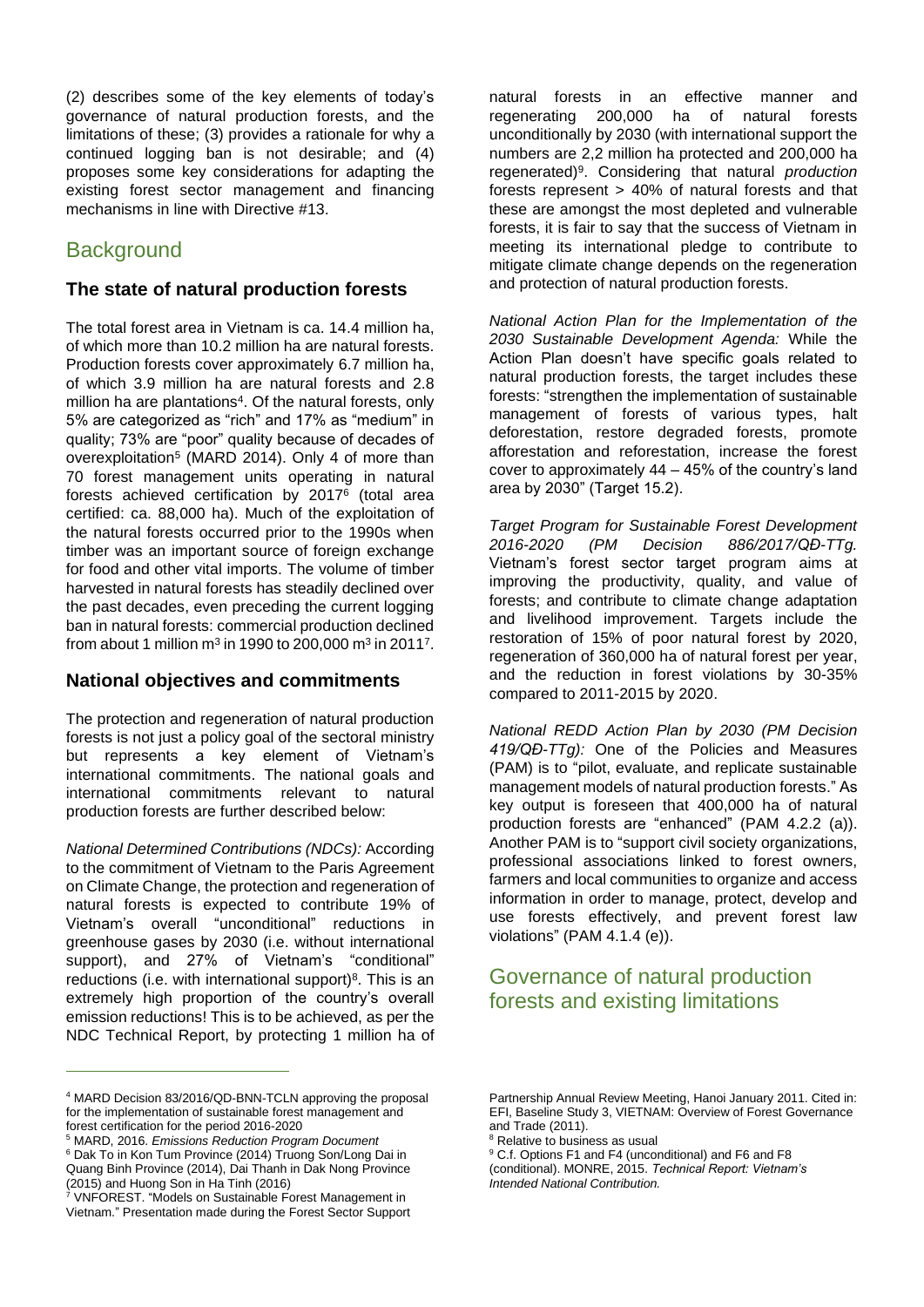A full analysis of the evolving governance of natural production forests in Vietnam is beyond the scope of this briefing, however, some key developments are briefly described below, including reflections on their limitations. The main observations are that whereas laudable changes were introduced in recent decades, the governance system doesn't sufficiently provide *incentives* for effective protection and regeneration of natural production forest; and that measures to hold forest owners, state authorities or contracted parties *accountable* for their performance have been weak or missing. The observations are not new<sup>10</sup> and are generally in-line with the failings of the system described by Directive #13 (see Box 1).

**Box 1:** Excerpts from Directive #13 regarding limitations in forest governance

"…*the main cause of [deforestation, encroachment and illegal exploitation] were limitations and inconsistencies in the awareness and responsibilities of many executive committees, organizations, authority, officials, Party's members and people working in forest management, protection and development, and the wrong mindset of compromising sustainable development for immediate economic benefits*."…

"*Some executive committees, Party organizations and local governments do not pay enough attention to this issue, thus are not stringent enough in the management of forest, and become undetermined in the leadership, instruction, inspection, supervision and handling of violations in forest management, protection and development*."

– Central Committee of the Communist Party. "Directive #13" (January 2017)

*The reform of forest companies:* Nearly one-third of natural production forests are managed by State Forest Companies (SCFs) (ca. 1.1 million ha). SFCs have been subject to an ongoing reform process since 1990 to address their apparently ineffective land use, low economic performance as well as persisting land conflicts with local communities. This reform process aimed to promote the economic performance of SFCs and reduce their dependency on public budgets, but has arguably focused more on the legal status of the SFCs rather on their operations and management. The continued use of short 5-year planning-cycles and manager appointments – combined with the limited authority of managers to reinvest forest revenues – have arguably not created the incentives for the investments and operational decisions required for long-term sustainable management<sup>11</sup>. Moreover,

<sup>10</sup> C.f: MARD, 2016. *Emissions Reduction Program Document*. UNREDD, 2016. *National REDD Action Plan Options & Issues paper*

SFCs have rarely been held accountable for forest regeneration.

*The allocation of forest user rights to households and communities:* Starting in the late 1980's user rights to natural production forests were allocated to local entities, including communities and households. In addition to SFCs, "forest owners" now include private forest companies, Commune People's Committees (CPCs), communities and households. Significantly, households have user rights to  $> 1.4$  million ha of natural production forests (equivalent to 36% of production forests). Communities have user rights to an additional 1 million ha of natural forests, most of this production forests. However, local beneficiaries were often allocated depleted forests in remote areas for which the costs of regeneration and protection is extremely high<sup>12</sup>, and they are also not quaranteed any of the benefits of their efforts in 50 or more years' time. Moreover, households and communities were hardly ever held accountable for the effective protection of the forests. In sum, local forest owners generally did not have the capacity nor the incentives to effectively regenerate and protect these forests from encroachment and illegal logging.

**Table 1:** Overview of production forest user rights (MARD 2017)

| <b>Forest owner</b>           | <b>Natural production</b><br>forests |     |
|-------------------------------|--------------------------------------|-----|
|                               | ha                                   | %   |
| Households                    | 1,409,911                            | 36  |
| <b>State Forest Companies</b> | 1,173,228                            | 30  |
| Communities                   | 7                                    | ?   |
| <b>CPCs</b>                   | ?                                    | ?   |
| Others                        | ?                                    | ?   |
| <b>Total area</b>             | 3,905,504                            | 100 |

*The disbursement of financial incentives for reforestation and protection*: In the 1980s the government instituted large financing mechanisms, including the former Programme 661 ("5 Million Hectare Reforestation Programme") to promote reforestation by communities and households (often with exotic species). Based on this model, the Payment for Forest Environmental Services (PFES) system finances forest owners for the maintenance of existing forest cover. However, the payments are rarely actually conditional on the effective protection of forests, and the system is not designed to provide incentives for sustainable management or forest regeneration (but only for the maintenance of forest cover). Moreover, the annual per hectare PFES payments have on average not been significant enough to compensate required protection efforts. In sum the sector's main financial mechanism arguably

<sup>&</sup>lt;sup>11</sup> Pham Xuan Phuong, Doan Diem, Lê Khắc Côi, Le Hong Hanh, Tran Quang Bao, Nguyen Quoc Dzung, 2013. *Review of the 10* 

*year implementation of the Forest Protection and Development Law 2004*. Vietnam Forest Sector Support Partnership (FSSP)  $12$  idem.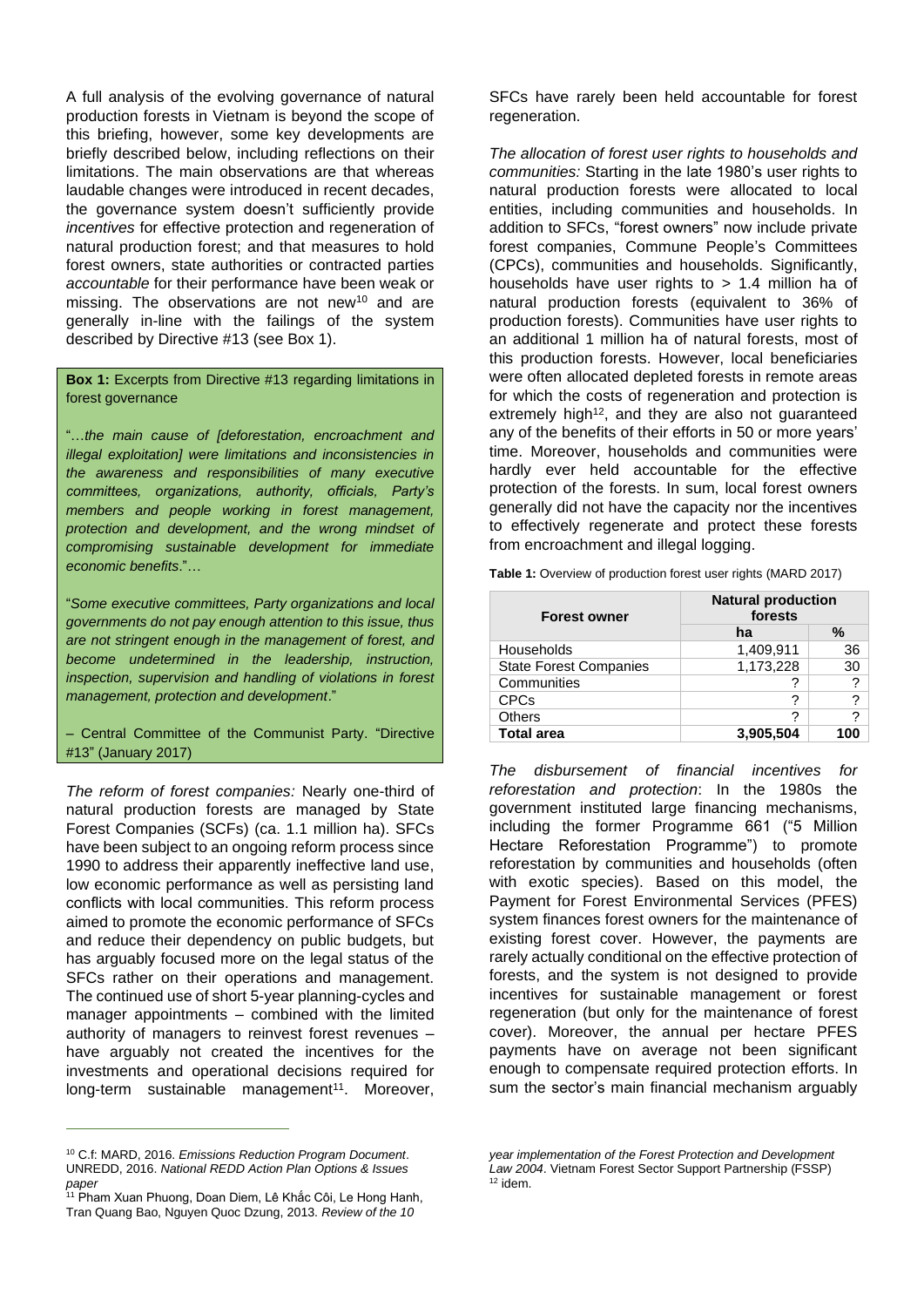does not effectively provide incentives to various forest owners to protect or regenerate natural forests.

*The use of protection contracts with local populations:* "Protection contracts" with local households were also introduced in the late 1980s to complement the work performed by rangers and forest companies. However, annual payments per hectare have generally been quite small and arguably not sufficient to compensate populations for effective protection. Moreover, protection contracts fall short of actually providing households a stake in the successful protection of the forests. Indeed, contractors are generally paid to "patrol" the forests, but payments are not conditional on their actually performance. Protection contracts also do not engage communities in the actual management of forests, nor provide them with benefits from successful protection. Again, local populations are not held accountable for performance and incentives for actual protection and regeneration remain limited.

*The monitoring of forests and forest management:* The capacities of the state forest governance apparatus from central to local levels for monitoring both the forests and the effectiveness of forest management has steadily increased in recent decades. The main indicator used for monitoring forests and management are "forest cover," followed by "number of violations" and "hectares restored and reforested" (Note: these are also the indicators of the Target Program). The quality or intactness of the forest was generally not monitored at higher levels of authority, and thus the gradual degradation of forests and encroachment by agroforestry crops could continue unperceived by higher authorities. Furthermore, the fact that the numbers reported by districts and provinces were not independently verified – nor accessible to the public for verification – created disincentives for accurate reporting. As a result, the accountability (i.e. rewards and sanctions for performance) of state authorities at different levels has been very incomplete. In many cases sanctions are only issued when grave violations are reported by the media.

*The reorganization of forest companies:* The most recent approach towards SFCs is to split these into two categories based on the quality of their forests. Indeed, authorities have recognized that certain forests are too degraded to be harvested in the short to medium term. As per the implementation of Prime Minister Decree 118<sup>13</sup> of December 2014, an estimated 10 - 15 SFCs operating in natural forest have enough "rich" to "medium" forests to continue with timber production in the future. However, due to the poor quality of their forests most SFCs (> 50) will undergo "re-organization" away from "timber

production" towards "service provision." Whereas this reorganization could have very positive effects on the protection and regeneration of natural production forests, it is still unclear what "public services" these forests will provide, how they will be sufficiently funded and how the managers will be held accountable for their performance.

## The potential and limitations of logging bans

It has now become clear to the national authorities that the mechanisms for forest governance which were implemented in the recent decades have fallen short of expectations. One of the immediate and most visible reactions has been the temporary logging ban in natural production forests instituted by the Prime Minister as well as the issuance of Directive #13. Logging has now been banned at least until end of 2020 irrespective of the quality of the forest (i.e. rich, medium or poor), the forest management approach (i.e. certified sustainable or not), or the ownership (i.e. community, household, company or other). In other words, the sector's emerging governance approach based on engagement, sustainable management, and incentivization of stakeholders has been placed on hold.

The rationale provided for the blanket logging ban is that it should serve to stop illegal logging and allow forests to recover. (If logging is illegal it is indeed theoretically easier to identify timber of illegal origin and apply sanctions to violators). However, there are inherent drawbacks to such an approach, including the following:

- *Extremely limited impact on forests' recovery:*  Forests take decades to recover. A temporary logging ban of a few years as instituted will therefore by design have little to no effect on the recovery of the forests. Accompanying measures would be required to accelerate the regeneration of forests.
- *Strong disincentive for sustainable forest management:* The closing of all forests to timber harvesting irrespective of the applied management approach douses all efforts by forest owners to manage their forests sustainably. Already one of the four certified SFCs has not renewed its certification which was terminated in May 2018.
- *Weakened incentives for protection and regeneration:* Vietnamese policy makers have recognized that the state does not have the

<sup>&</sup>lt;sup>13</sup> Decree 118/2014/NĐ On Agriculture and Forestry Companies classification, innovation, development and improvement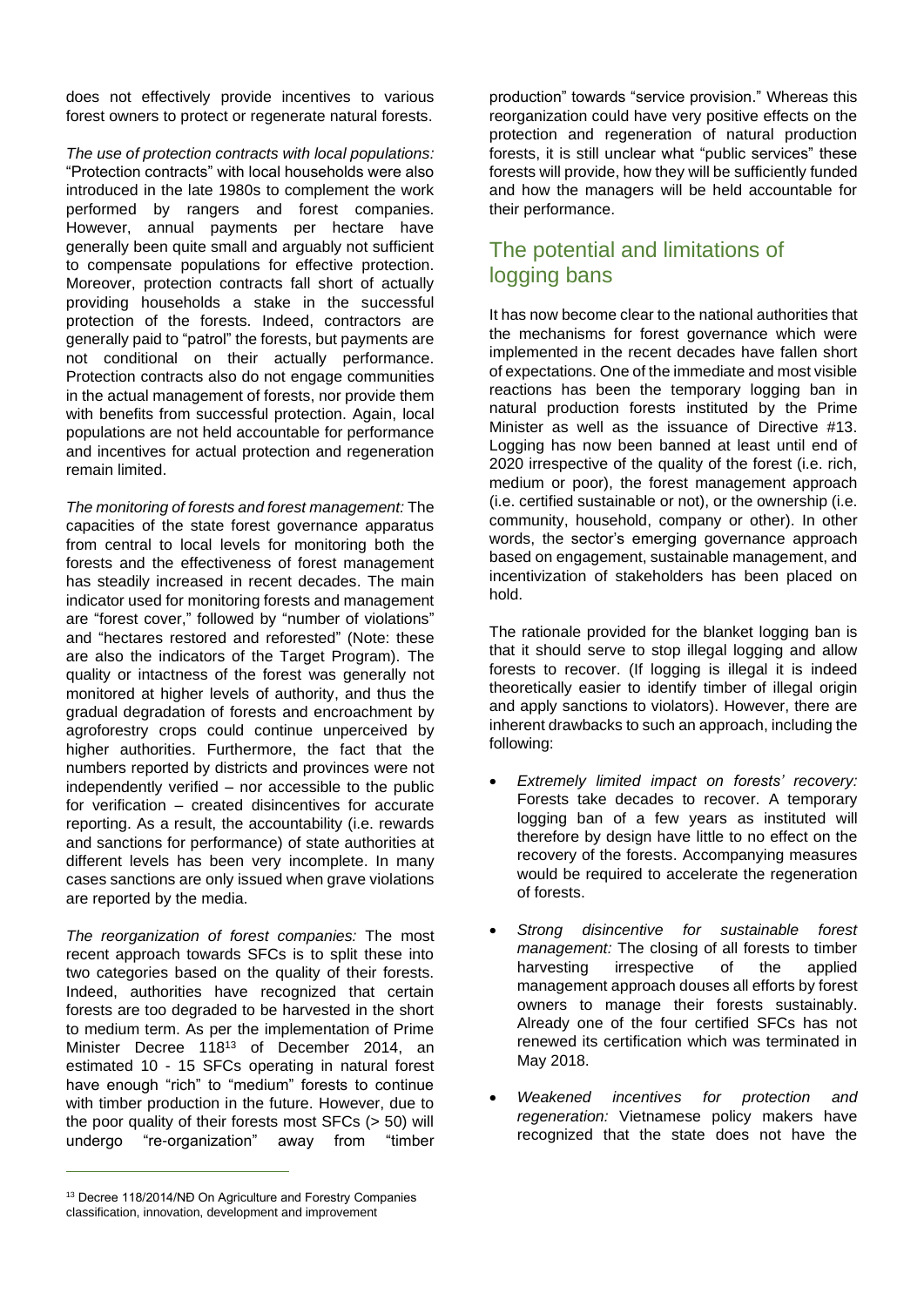capacity to protect or regenerate the forests on its own. Hence the allocation of forests to households and communities with the expectation that they manage them sustainably. However, when forest owners cannot extract timber from their forests (and when the incentives for protection, incl. PFES and protection contracts are generally not sufficient), forests owners may be inclined to abandon their forests to illegal logging and agricultural encroachment.

- *Strong reliance on enforcement:* The logging ban by design depends on effective enforcement, notably actions against illegal logging. However, according to Directive #13, enforcement is weak. Fundamental changes in the accountability and incentive mechanisms of the state apparatus would arguably then have to be successfully implemented first.
- *High costs to local forest owners:* Following the allocation process, households and communities are today responsible for a 60% of natural production forests. Whereas SFCs may still be able to protect their forests against illegal logging (and also theoretically receive some compensation to do so), the local forest owners are unlikely to be able to cover the cost of protection without the revenue or benefits from timber exploitation – unless the revenue from PFES, protection contracts and other subsidies increase substantially.
- *Unclear impacts on illegal logging:* Previous studies have shown that whereas the logging ban did put a stop to regulated commercial logging by SFCs and even communities, the impacts of the ban on illegal logging are unclear<sup>14</sup>. There is a risk that illegal logging (and imports of illegal timber) will take the place of commercial logging in order to meet the market demands for natural timber.

In sum, a continued blanket nation-wide logging ban in natural production forests post-2020 is arguably not a sufficient nor a desirable solution for the protection and regeneration of natural production forests. Instead, resolving the limitations of the forest governance mechanisms based on increased *engagement*, *accountability* and appropriate *incentives* for various forest stakeholders – in-line with Directive #13 – is likely to be much more effective.

#### Key considerations

Vietnam is faced with a formidable challenge to protect and regenerate its natural production forests in order

to meets its national objectives and international commitments. The question of what of management and financing structures will serve to achieve these objectives remains unanswered. The sector has made significant governance reforms in the past, but the forests continue to be depleted. This policy brief offers some considerations which could serve to inform open policy discussions involving various stakeholders. The considerations place an emphasis on the central ideas of (i) strengthening management and financing mechanisms in order to ensure that they *provide the right incentives to forest owners and authorities*, and (ii) complementing them with measures to *hold the actors accountable for their performance.* These ideas are also in-line with Directive #13 which calls for "*incentive mechanisms and creating favorable conditions for participation of individuals and enterprises*" and raising "*the ownership of local authorities by making them bear direct responsibility when unable to prevent forest damage*." The key considerations include the following:

**Logging under certain conditions would create incentives for the protection and regeneration of richer forests:** Of the ca. 3.9 million ha of natural production forests, about 800,000 ha are of rich or medium quality. Allowing sustainable logging in these forests would create a strong incentive for forest owners to protect them against illegal logging and agricultural encroachment, and to invest in their longterm regeneration. The requirement for SFCs to be internationally certified (as per Prime Minister Decision 2242) would further serve to mobilize certifying bodies to complement the control performed by verification authorities. However, additional favorable policies are required in order for forest owners to adopt sustainable forest management practices and certification (see Policy Brief: *Overcoming barriers to sustainable forest management in natural production forests,* January 2019).

**Owners of depleted forests need additional financial incentives for protection and regeneration:** Revenues from sustainable forest management (i.e. harvesting) will not be a sufficient incentive for owners of severely depleted forests to ensure their regeneration and protection from illegal logging and agricultural encroachment. These forests will require investments which forest companies, communities and households will not be able to finance from forest revenues alone. The present PFES and forest protection resources are not sufficient. The process has begun to reorganize SFCs, but the financing mechanisms and performance requirements for these owners are not yet clarified. Similarly, financing and performance monitoring models for the

<sup>14</sup> MARD/GIZ, 2017. *Report: Assessment of the policy impacts of the temporary logging ban in natural forests*. By UNIQUE Forestry and Land Use GmbH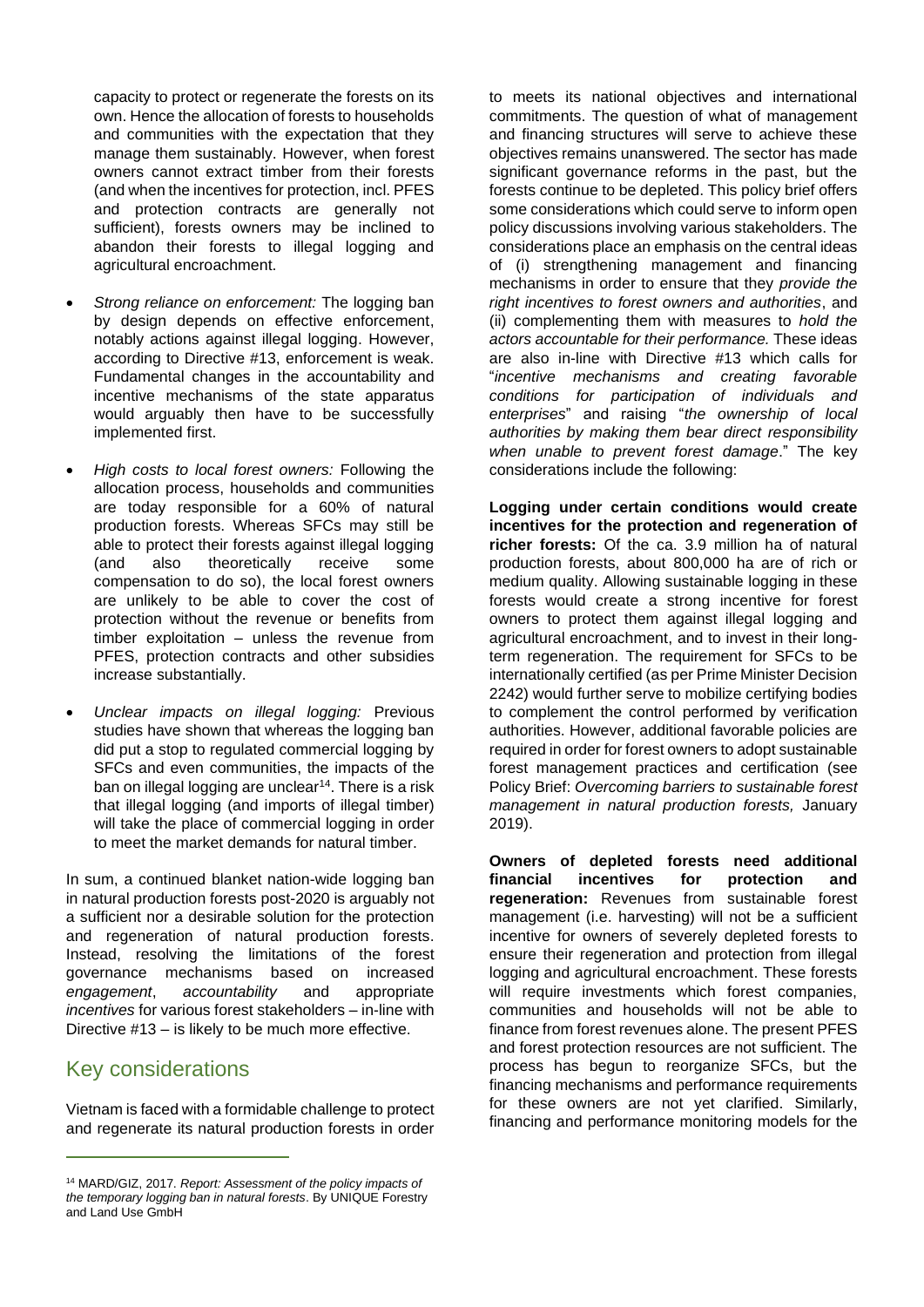forests owned by communities and households would have to be developed to ensure their regeneration. Large state subsidies and long-term loans will undoubtedly be required, but expanded markets for ecosystem services may also contribute to financing their recovery.

**PFES would need to be reoriented and matched with performance monitoring in order for it to provide incentives for forest regeneration:** By design PFES is currently oriented to reward the maintenance of forest cover, rather than to reward sustainable management and regeneration of forests. Moreover, PFES resources are largely disbursed through protection contracts based on patrolling efforts, the effectiveness of which for forest protection is uncertain. There is a strong argument to instead use the PFES resources to provide incentives and reward efforts for the sustainable management of natural forests (e.g. higher payments for certified forests) and for the regeneration of natural forests (e.g. payments for assisted regeneration efforts). Such a reorientation of resources would have to be matched by appropriate and transparent performance monitoring mechanisms – ideally aligned with emerging REDD+ monitoring mechanisms.

**To incentivize local populations to protect forests they would need to have a stake in the success of their management:** The classic protection contract model with households (widely used for the disbursement of PFES resources) has arguably often been ineffective. If this model is to be effective there is a need to transition from contracting to actual involvement of communities in management, including the development of regimes for access to timber and non-timber resources. Subsidies and PFES payments could be used not only to recompense individual efforts, but to organize community-based protection, regeneration and management. Again, monitoring systems are required. The adoption of participatory monitoring and evaluations tools to assess, for example, the change in forest quality would further strengthen the responsibility of local populations in management of their forests.

**Opening forest data would serve to increase accountability of forest owners and government authorities:** Directive #13 calls for "strengthening the supervision by the people, community and mass media in forest protection." (see also NRAP PAM 4.1.4 (e) cited above). Indeed, the state has accepted that it cannot monitor the forests on its own, but that communities, individuals and organizations play a role. Yet national information on the forest sector has not been accessible to NGOs, research institutions or other interested parties. Making data from the forest data management system public would allow other actors to play a role in identifying and reporting irregularities and thereby contribute to hold owners and authorities accountable. Vietnam has made

commitments in this direction as part of the Voluntary Partnership with the EU on Forest Law Enforcement Governance and Trade (VPA – FLEGT).

*Dominic Stanculescu. January 2019.* 

*Disclaimer: The views and opinions expressed in this article are those of the authors and do not necessarily reflect the official policy or position of BMZ, MARD, VNFOREST or GIZ. Parts of this policy brief are adapted from inputs provided by the project to the National REDD Action Plan Options & Issues paper (August 2016) and the Emissions Reduction Project Document (September 2016)*